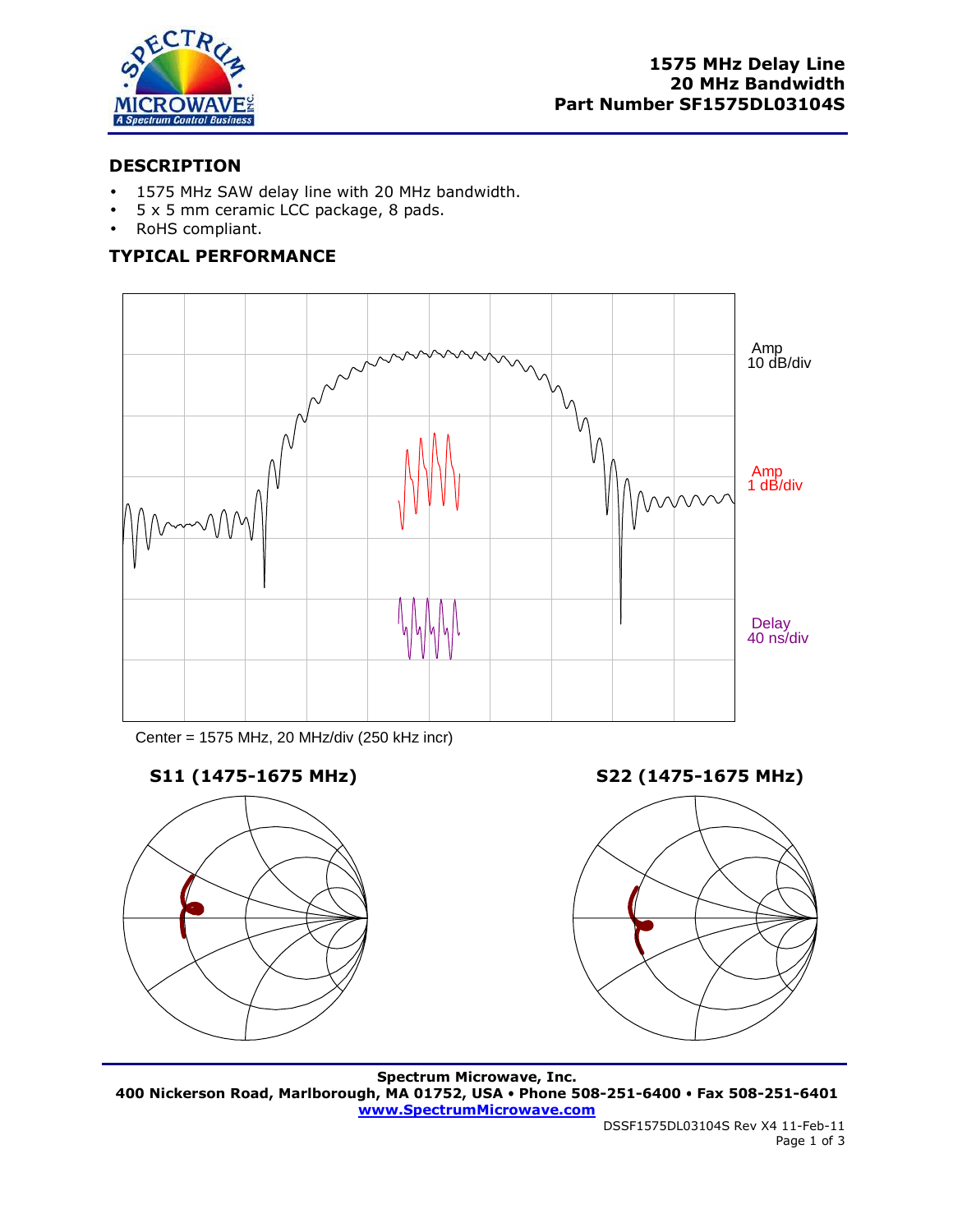

## **SPECIFICATION**

| Parameter                          | Min   | Tvp  | <b>Max</b> | <b>Units</b>                         |
|------------------------------------|-------|------|------------|--------------------------------------|
| Center Frequency, F <sub>c</sub>   |       | 1575 |            | <b>MHz</b>                           |
| Insertion Loss <sup>2</sup>        |       | 19.3 | 23         | dB                                   |
| Passband Bandwidth <sup>2</sup>    |       | 20   |            | <b>MHz</b>                           |
| Passband Ripple (1565-1585 MHz)    |       | 1.5  | 2          | dB p-p                               |
| Group Delay Ripple (1565-1585 MHz) |       | 41   | 50         | nsec                                 |
| Device Delay                       | 220   | 224  | 230        | ns                                   |
| Temperature Coefficient of Delay   | $-90$ |      |            | ppm/°C                               |
| <b>Ambient Temperature</b>         | 25    |      |            | $\overline{\overline{\overline{C}}}$ |
| System Source and Load Impedance   | 50    |      |            | Ω                                    |

Notes: 1. Reference frequency. Computed as mean of the 3 dB frequencies. 2. All dB values are referenced to the insertion loss value.

#### **MAXIMUM RATINGS**

| l Parameter.              |     | <u>in axz</u> | <b>LUMBES</b> |
|---------------------------|-----|---------------|---------------|
| Storage Temperature Range | -40 |               |               |
| Input Power Level         |     |               | dBm           |

#### **MATCHING CIRCUIT**



Notes:

- External matching components are not required.
- Device is intended to operate in a 50  $\Omega$  single ended system.

**Spectrum Microwave, Inc. 400 Nickerson Road, Marlborough, MA 01752, USA Phone 508-251-6400 Fax 508-251-6401 www.SpectrumMicrowave.com**